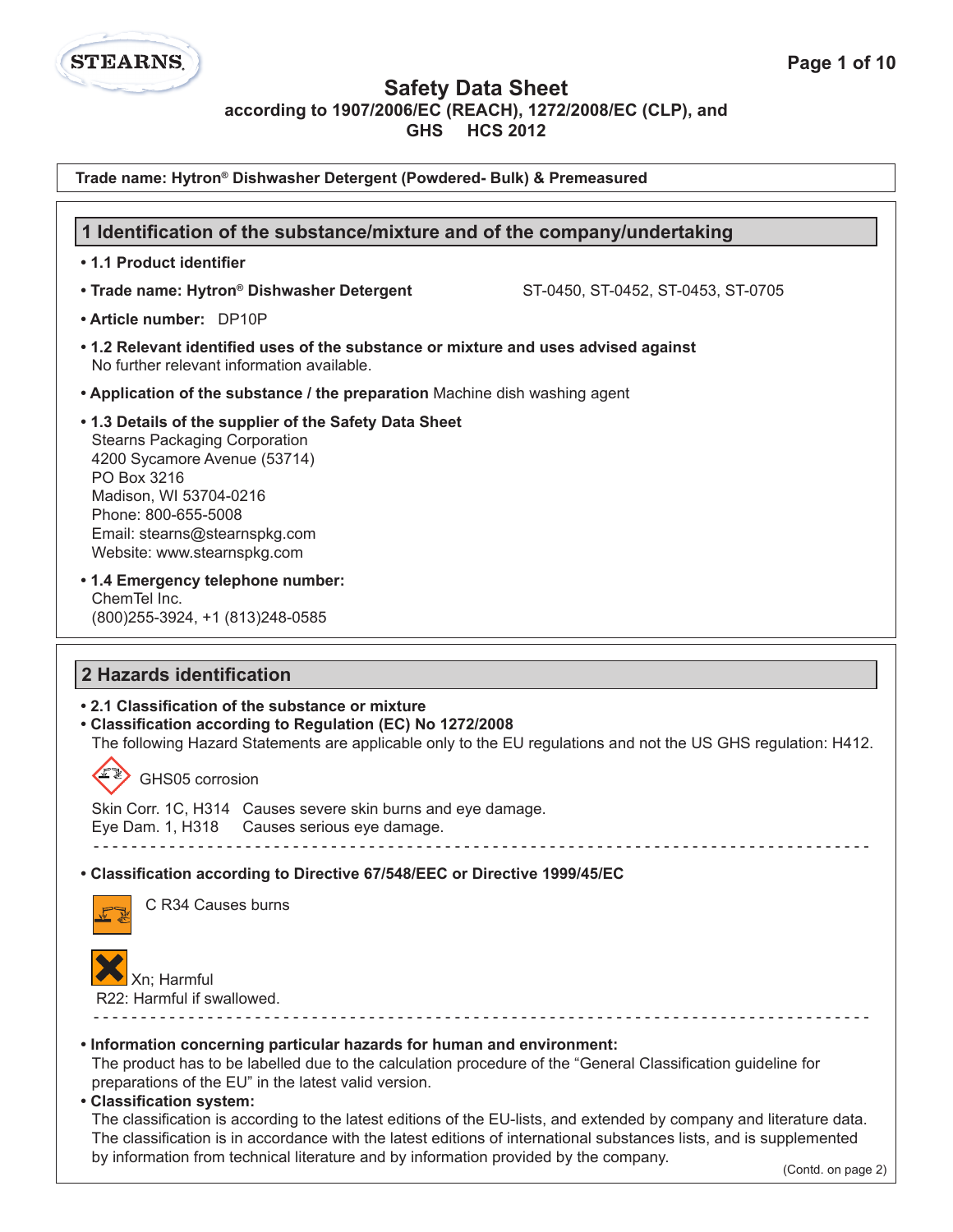| Trade name: Hytron® Dishwasher Detergent (Powdered- Bulk) & Premeasured |                                                                                                                                                                                                                            |  |
|-------------------------------------------------------------------------|----------------------------------------------------------------------------------------------------------------------------------------------------------------------------------------------------------------------------|--|
| • 2.2 Label elements                                                    | (Contd. from page 1)<br>• Labeling according to Regulation (EC) No 1272/2008                                                                                                                                               |  |
| • Hazard pictograms                                                     | The product is classified and labeled according to the CLP regulation.                                                                                                                                                     |  |
|                                                                         |                                                                                                                                                                                                                            |  |
| GHS05<br>• Signal word Danger                                           |                                                                                                                                                                                                                            |  |
| disodium metasilicate<br>• Hazard statements                            | • Hazard-determining components of labelling:                                                                                                                                                                              |  |
| • Precautionary statements                                              | H314+H318 Causes severe skin burns and serious eye damage.                                                                                                                                                                 |  |
| P <sub>280</sub><br>P260+P264                                           | Wear protective gloves / protective clothing / eye protection.<br>Do not breathe dust. Wash hands thoroughly after handling.                                                                                               |  |
| P303+P361+P353+<br>P310                                                 | IF ON SKIN (or hair): Remove/Take off immediately all contaminated clothing. Rinse<br>skin with water/shower. Immediately call a poison center / doctor.                                                                   |  |
| P363<br>P305+P351+P338+<br>P310                                         | Wash contaminated clothing before reuse.<br>IF IN EYES: Rinse cautiously with water for several minutes. Remove contact lenses, if<br>present and easy to do. Continue rinsing. Immediately call a poison center / doctor. |  |
| P301+P330+P331+<br>P310                                                 | IF SWALLOWED: rinse mouth. Do NOT induce vomiting. Immediately call a poison center /<br>doctor.                                                                                                                           |  |
| P304+P340<br>P405                                                       | IF INHALED: Remove person to fresh air and keep comfortable for breathing.<br>Store locked up.                                                                                                                             |  |
| P <sub>501</sub>                                                        | Dispose of contents/container in accordance with local regulations.                                                                                                                                                        |  |

# **3 Composition/information on ingredients**

#### **• 3.2 Mixtures**

**• Description:** Mixture of substances listed below with nonhazardous additions.

| CAS: 497-19-8                                   | Sodium Carbonate                         | $<$ 30% |
|-------------------------------------------------|------------------------------------------|---------|
| EINECS: 207-838-8                               | X Xi R36                                 |         |
| Index number: 011-005-00-2                      | Eye Irrit. 2A, H319                      |         |
| CAS: 6834-92-0                                  | disodium metasilicate                    | $<$ 40% |
| EINECS: 229-912-9<br>Index number: 014-010-00-8 | $E$ <sup>2</sup> C R34; $\times$ Xi R37  |         |
|                                                 | Skin Corr. 1B, H314                      |         |
|                                                 | $\bigcirc$ STOT SE 3, H335               |         |
| CAS: 68479-09-4                                 | P(AA/NaHSO3)Na salt                      | $2\%$   |
|                                                 | X Xi R36/38                              |         |
|                                                 | Skin Irrit. 2, H315; Eye Irrit. 2A, H319 |         |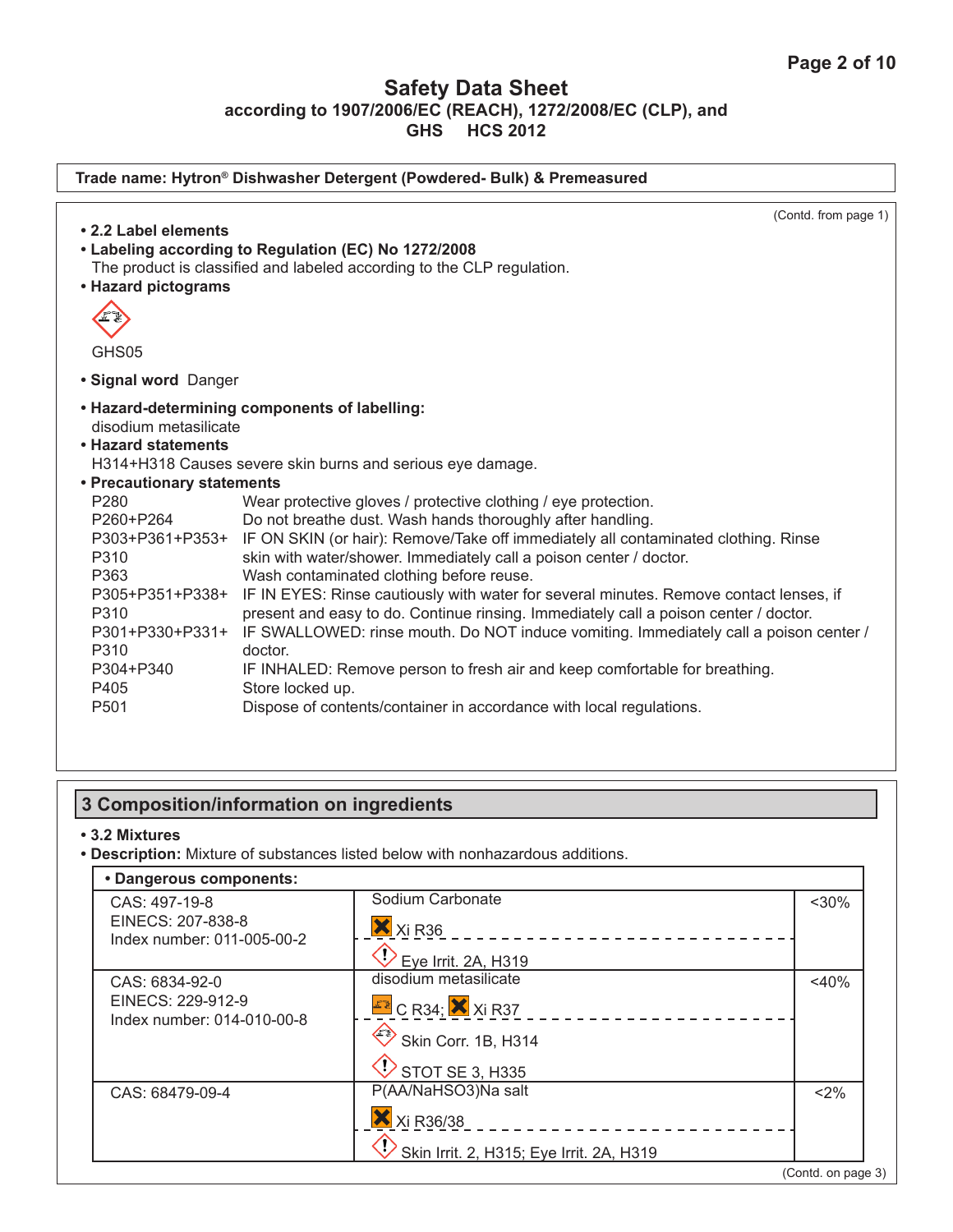|                                                                                                   | Trade name: Hytron® Dishwasher Detergent (Powdered- Bulk) & Premeasured                                 | (Contd. from page 2) |
|---------------------------------------------------------------------------------------------------|---------------------------------------------------------------------------------------------------------|----------------------|
|                                                                                                   |                                                                                                         |                      |
| CAS: 9036-19-5                                                                                    | Polyethylene glycol octylphenyl ether                                                                   | 1%                   |
|                                                                                                   | X Xi R41                                                                                                |                      |
|                                                                                                   |                                                                                                         |                      |
|                                                                                                   | Eye Dam. 1, H318<br>Sodium dichloroisocyanurate dihydrate                                               |                      |
| CAS: 51580-86-0<br>EINECS: 220-767-7                                                              |                                                                                                         | $2\%$                |
|                                                                                                   | X Xi R22, R31, R36/37                                                                                   |                      |
|                                                                                                   | $\overline{P}$ Eye Irrit. 2A, H319, Acute Tox. 4, Oral, H302; STOT SE 3, H335                           |                      |
|                                                                                                   | • Additional information: For the wording of the listed risk phrases refer to section 16.               |                      |
|                                                                                                   |                                                                                                         |                      |
| <b>4 First-aid measures</b>                                                                       |                                                                                                         |                      |
| .4.1 Description of first aid measures                                                            |                                                                                                         |                      |
| • General information:                                                                            |                                                                                                         |                      |
| Immediately remove any clothing soiled by the product.                                            |                                                                                                         |                      |
| hours after the accident.                                                                         | Symptoms of poisoning may even occur after several hours; therefore medical observation for at least 48 |                      |
| • After inhalation: Supply fresh air; consult doctor in case of complaints.                       |                                                                                                         |                      |
| • After skin contact:                                                                             |                                                                                                         |                      |
| Brush off loose particles from skin.                                                              |                                                                                                         |                      |
| Immediately rinse with water.                                                                     |                                                                                                         |                      |
| If skin irritation continues, consult a doctor.                                                   |                                                                                                         |                      |
| Seek immediate medical help for blistering or open wounds.                                        |                                                                                                         |                      |
| • After eye contact:                                                                              |                                                                                                         |                      |
| Remove contact lenses if worn.                                                                    |                                                                                                         |                      |
|                                                                                                   | Rinse opened eye for several minutes under running water. Then consult a doctor.                        |                      |
| • After swallowing:                                                                               |                                                                                                         |                      |
| Rinse out mouth and then drink plenty of water.                                                   |                                                                                                         |                      |
| Do not induce vomiting; call for medical help immediately.                                        |                                                                                                         |                      |
| . 4.2 Most important symptoms and effects, both acute and delayed<br>Danger of severe eye injury. |                                                                                                         |                      |
| Gastric or intestinal disorders.                                                                  |                                                                                                         |                      |
| Strong caustic effect on skin and mucous membranes                                                |                                                                                                         |                      |
| • Hazards                                                                                         |                                                                                                         |                      |
| Danger of gastric perforation.                                                                    |                                                                                                         |                      |
| Danger of severe eye injury.                                                                      |                                                                                                         |                      |
|                                                                                                   | . 4.3 Indication of any immediate medical attention and special treatment needed                        |                      |
|                                                                                                   | Treat skin and mucous membrane with antihistamine and corticoid preparations.                           |                      |
| If necessary oxygen respiration treatment.                                                        |                                                                                                         |                      |
| <b>5 Fire-fighting measures</b>                                                                   |                                                                                                         |                      |
|                                                                                                   |                                                                                                         |                      |
| • 5.1 Extinguishing media<br>· Suitable extinguishing agents:                                     |                                                                                                         |                      |

CO2, powder or water spray. Fight larger fires with water spray or alcohol resistant foam.

- **For safety reasons unsuitable extinguishing agents:** None.
- **5.2 Special hazards arising from the substance or mixture**  In case of fire, the following can be released: Sulphur dioxide (SO2) Carbon monoxide (CO) Under certain fire conditions, traces of other toxic gases cannot be excluded.

(Contd. on page 4)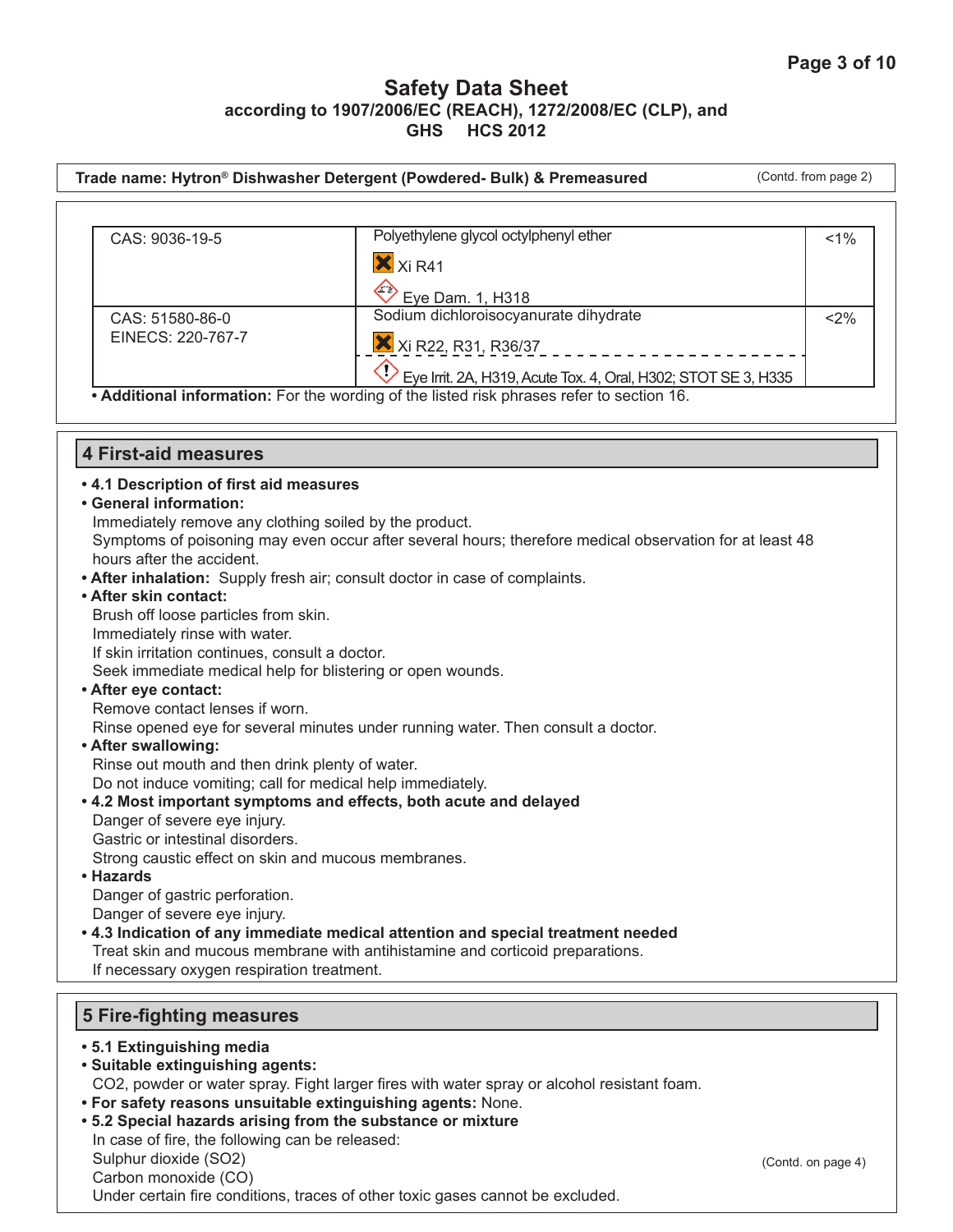**7 Handling and storage • 7.1 Precautions for safe handling** Keep receptacles tightly sealed. Use only in well ventilated areas. Thorough dedusting. (Contd. from page 3) **6 Accidental release measures • 6.1 Personal precautions, protective equipment and emergency procedures** Use respiratory protective device against the effects of fumes/dust/aerosol. Avoid formation of dust. Product forms slippery surface when combined with water. Wear protective equipment. Keep unprotected persons away. Ensure adequate ventilation **• 6.2 Environmental precautions:** No special measures required. **• 6.3 Methods and material for containment and cleaning up:** Pick up mechanically. Send for recovery or disposal in suitable receptacles. Clean the affected area carefully; suitable cleaners are: Weak acid solution Warm water Dispose contaminated material as waste according to item 13. **• 6.4 Reference to other sections** See Section 7 for information on safe handling. See Section 8 for information on personal protection equipment. See Section 13 for disposal information. **• 5.3 Advice for firefighters • Protective equipment:** Wear self-contained respiratory protective device. Wear fully protective suit. **• Additional information** No further relevant information available. **Trade name: Hytron® Dishwasher Detergent (Powdered- Bulk) & Premeasured**

**• Information about fire - and explosion protection:**  The product is not flammable. Dust can combine with air to form an explosive mixture.

- **7.2 Conditions for safe storage, including any incompatibilities**
- **Storage:**
- **Requirements to be met by storerooms and receptacles:** Avoid storage near extreme heat, ignition sources or open flame. Unsuitable material for receptacle: aluminium. Protect from humidity and water.
- **Information about storage in one common storage facility:** Do not store together with acids. Store away from oxidizing agents. Protect from humidity and water. Store away from foodstuffs.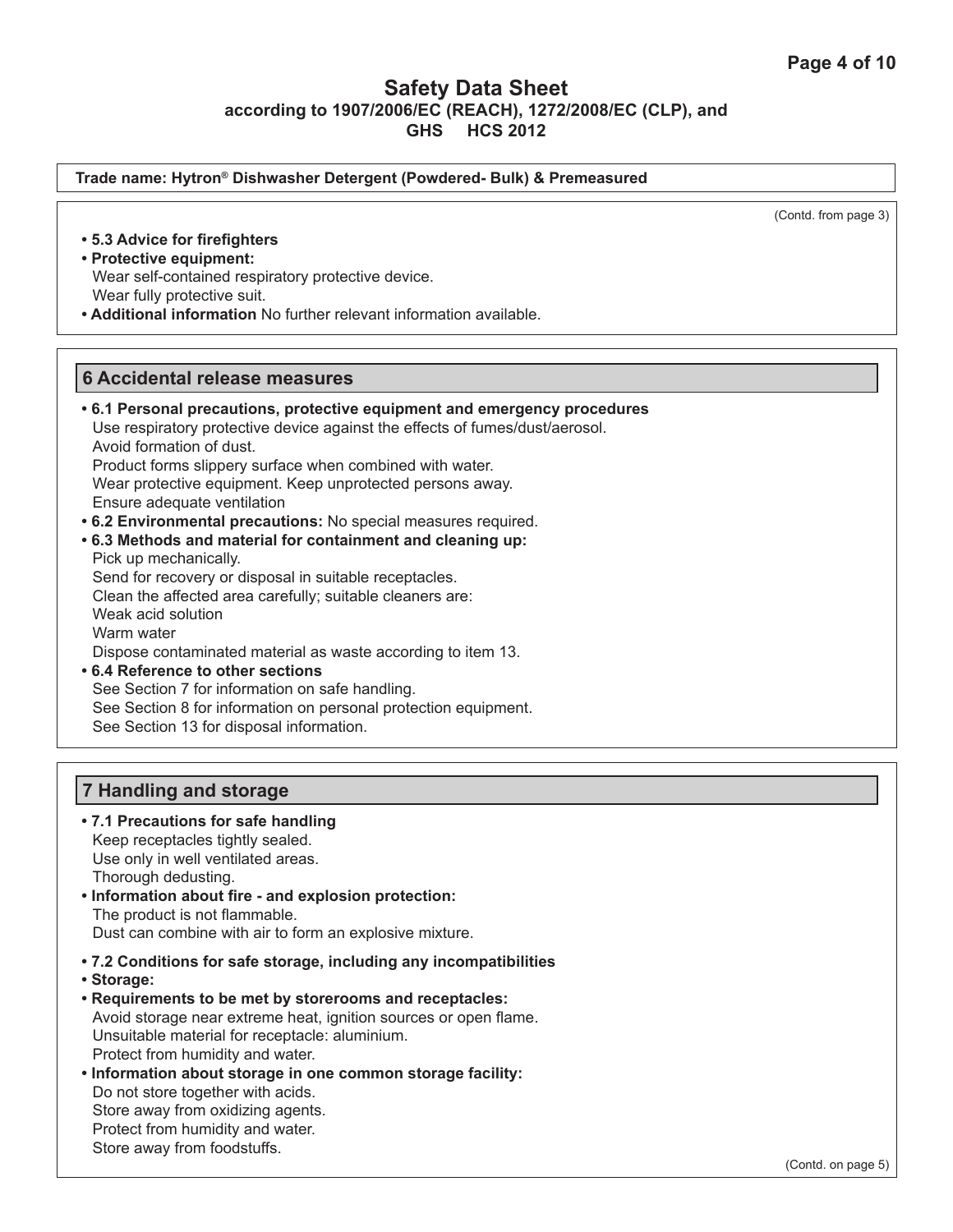| Trade name: Hytron® Dishwasher Detergent (Powdered- Bulk) & Premeasured                                                                                                                                                                                                                                                                                                                                                                                                                                                                                                                                                                                                                                                                                                                                                                                                                                                                                                                                                                                                                                                                                                 |                      |
|-------------------------------------------------------------------------------------------------------------------------------------------------------------------------------------------------------------------------------------------------------------------------------------------------------------------------------------------------------------------------------------------------------------------------------------------------------------------------------------------------------------------------------------------------------------------------------------------------------------------------------------------------------------------------------------------------------------------------------------------------------------------------------------------------------------------------------------------------------------------------------------------------------------------------------------------------------------------------------------------------------------------------------------------------------------------------------------------------------------------------------------------------------------------------|----------------------|
| • Further information about storage conditions:<br>Store in cool, dry conditions in well sealed receptacles.<br>This product is hygroscopic.<br>Protect from freezing.<br>. 7.3 Specific end use(s) No further relevant information available.                                                                                                                                                                                                                                                                                                                                                                                                                                                                                                                                                                                                                                                                                                                                                                                                                                                                                                                          | (Contd. from page 4) |
| 8 Exposure controls/personal protection                                                                                                                                                                                                                                                                                                                                                                                                                                                                                                                                                                                                                                                                                                                                                                                                                                                                                                                                                                                                                                                                                                                                 |                      |
| . Additional information about design of technical facilities: No further data; see item 7.                                                                                                                                                                                                                                                                                                                                                                                                                                                                                                                                                                                                                                                                                                                                                                                                                                                                                                                                                                                                                                                                             |                      |
| • 8.1 Control parameters<br>. Ingredients with limit values that require monitoring at the workplace:<br>The product does not contain any relevant quantities of materials with critical values that have to be<br>monitored at the workplace.<br>• DNELs No further relevant information available.<br>• PNECs No further relevant information available.<br>• Additional information: The lists valid during the making were used as basis.<br>• 8.2 Exposure controls<br>• Personal protective equipment:<br>• General protective and hygienic measures:<br>The usual precautionary measures are to be adhered to when handling chemicals.<br>Keep away from foodstuffs, beverages and feed.<br>Immediately remove all soiled and contaminated clothing.<br>Wash hands before breaks and at the end of work.<br>Avoid contact with the eyes and skin.<br>• Respiratory protection:<br>Use suitable respiratory protective device when high concentrations are present.<br>For spills, respiratory protection may be advisable.<br>• Protection of hands:<br>Use gloves constructed of chemical resistant material such as heavy nitrile rubber.<br>Protective gloves |                      |
| The glove material has to be impermeable and resistant to the product/ the substance/ the preparation.                                                                                                                                                                                                                                                                                                                                                                                                                                                                                                                                                                                                                                                                                                                                                                                                                                                                                                                                                                                                                                                                  |                      |

Selection of the glove material on consideration of the penetration times, rates of diffusion and the degradation. **• Material of gloves**

The selection of the suitable gloves does not only depend on the material, but also on further marks of quality and varies from manufacturer to manufacturer. As the product is a preparation of several substances, the resistance of the glove material can not be calculated in advance and has therefore to be checked prior to the application.

**• Penetration time of glove material**

The exact break through time has to be found out by the manufacturer of the protective gloves and has to be observed.

**• Eye protection:** 

Contact lenses should not be worn without eye protection.



Safety Glasses

- **Limitation and supervision of exposure into the environment** No further relevant information available.
- **Risk management measures** See Section 7 for additional information. No further relevant information available.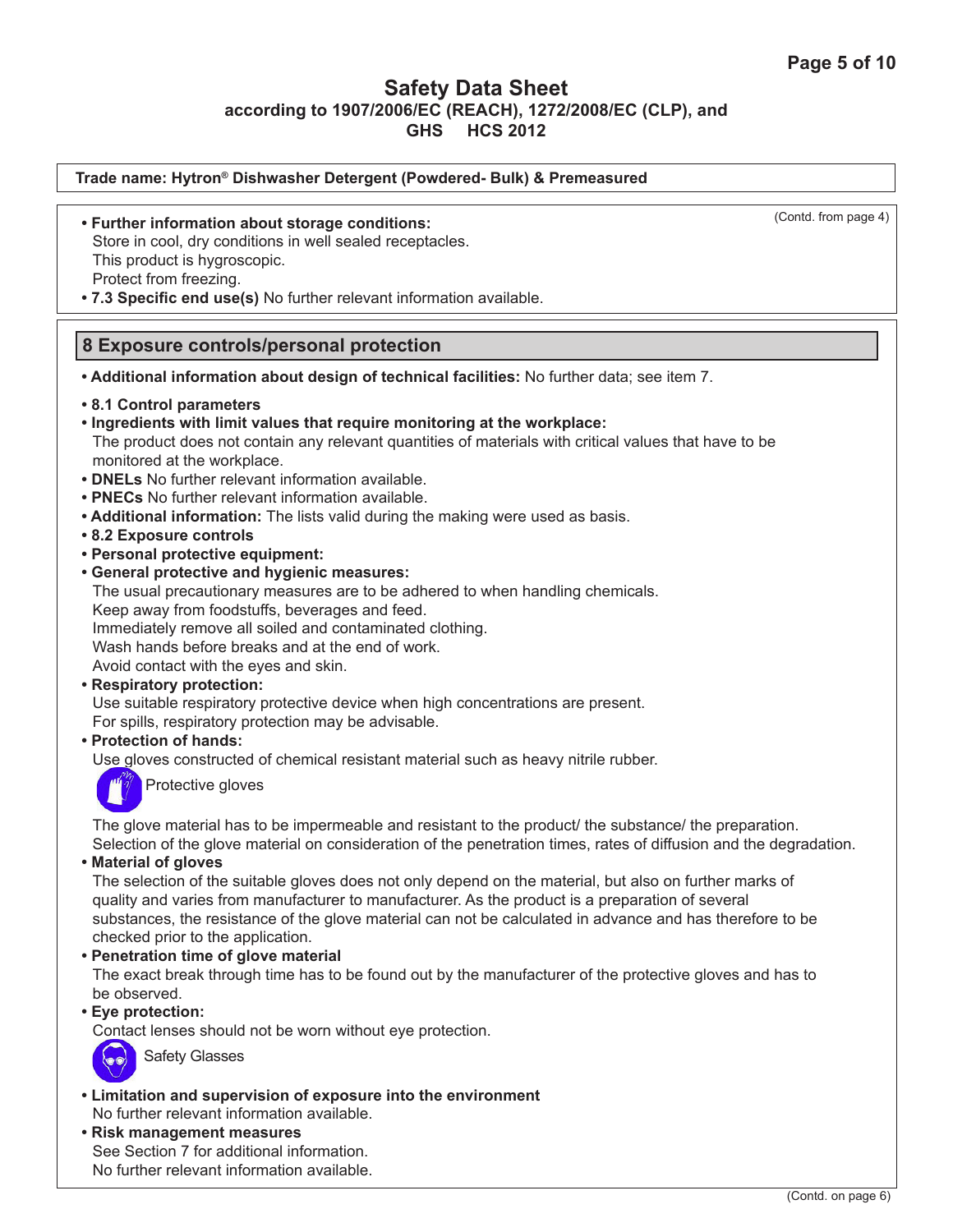#### **Trade name: Hytron® Dishwasher Detergent (Powdered- Bulk) & Premeasured**

(Contd. from page 5)

| 9 Physical and chemical properties                          |                                               |
|-------------------------------------------------------------|-----------------------------------------------|
| • 9.1 Information on basic physical and chemical properties |                                               |
| <b>• General Information</b>                                |                                               |
| • Appearance:                                               |                                               |
| Form:                                                       | Granulate                                     |
| Color:                                                      | <b>White</b>                                  |
| • Odor:                                                     | Odorless                                      |
| • Odor threshold:                                           | Not determined.                               |
| • pH-value:                                                 | Not applicable.                               |
| • Change in condition                                       |                                               |
| <b>Melting point/Melting range:</b>                         | Undetermined.                                 |
| <b>Boiling point/Boiling range:</b>                         | Undetermined.                                 |
| • Flash point:                                              | Not applicable.                               |
| • Flammability (solid, gaseous):                            | Not determined.                               |
| · Ignition temperature:                                     | Not determined.                               |
| • Decomposition temperature:                                | Not determined.                               |
| · Self-igniting:                                            | Product is not self-igniting.                 |
| • Danger of explosion:                                      | Product does not present an explosion hazard. |
| <b>• Explosion limits:</b>                                  |                                               |
| Lower:                                                      | Not determined.                               |
| Upper:                                                      | Not determined.                               |
| • Vapor pressure:                                           | Not applicable.                               |
| • Density:                                                  | 1.05 $g/cm3$                                  |
| • Relative density                                          | Not determined.                               |
| • Vapor density                                             | Not applicable.                               |
| <b>• Evaporation rate</b>                                   | Not applicable.                               |
| • Solubility in / Miscibility with                          |                                               |
| water:                                                      | Soluble.                                      |
| • Partition coefficient                                     |                                               |
| (n-octanol/water):                                          | Not determined.                               |
| • Viscosity:                                                |                                               |
| Dynamic:                                                    | Not applicable.                               |
| Kinematic:                                                  | Not applicable.                               |
| • 9.2 Other information                                     | No further relevant information available.    |

## **10 Stability and reactivity**

- **10.1 Reactivity** Not determined.
- **10.2 Chemical stability**
- **Thermal decomposition / conditions to be avoided:** Can decompose slowly with localized heating above 150 °C. To avoid thermal decomposition do not overheat. Keep away from heat and direct sunlight.

(Contd. on page 7)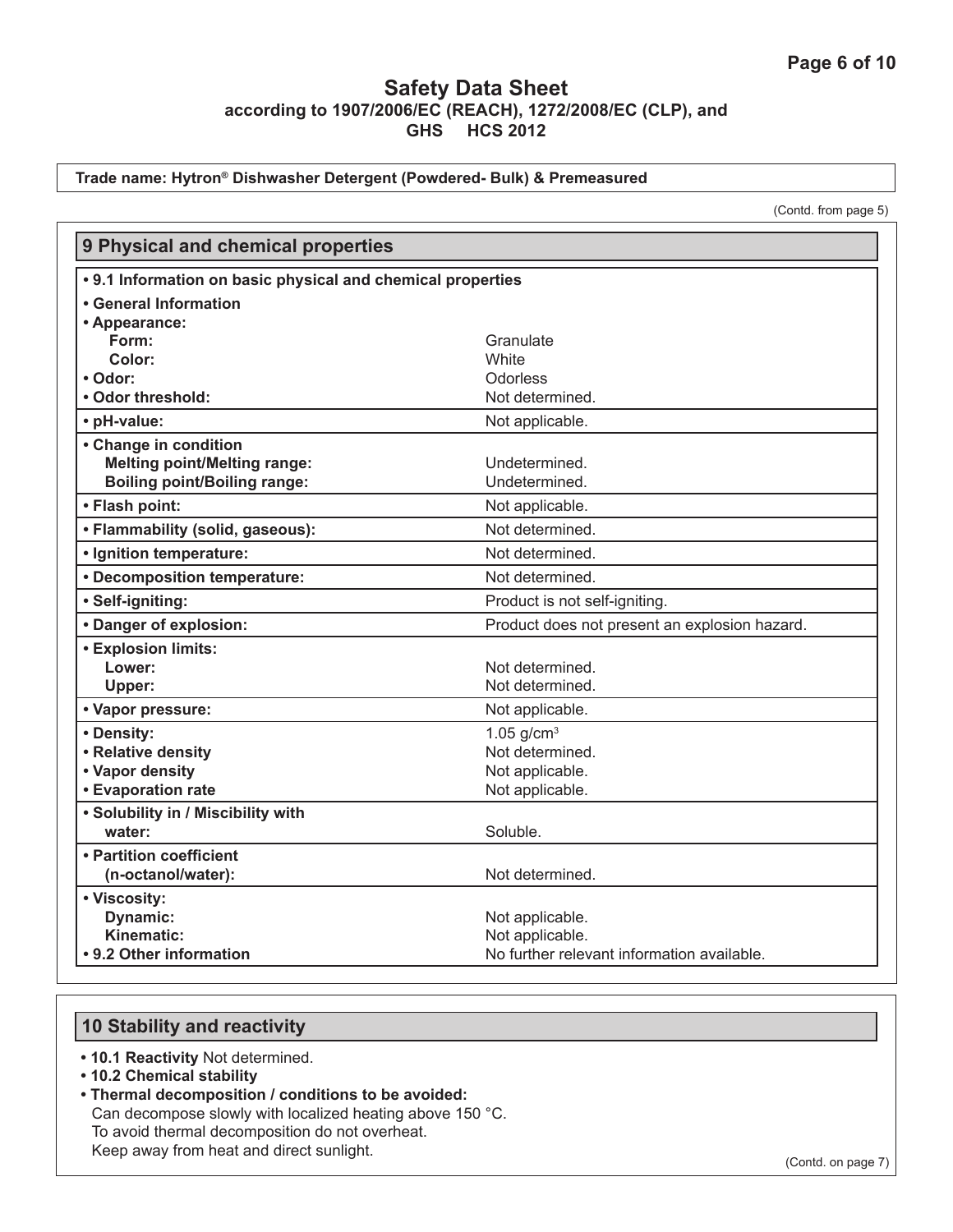| Trade name: Hytron® Dishwasher Detergent (Powdered- Bulk) & Premeasured                                                             |                      |
|-------------------------------------------------------------------------------------------------------------------------------------|----------------------|
| • 10.3 Possibility of hazardous reactions                                                                                           | (Contd. from page 6) |
| Exothermic reaction with acids.                                                                                                     |                      |
| As the product is supplied it is not capable of dust explosion; however enrichment with fine dust causes<br>risk of dust explosion. |                      |
| Reacts with certain metals.                                                                                                         |                      |
| • 10.4 Conditions to avoid Moisture.                                                                                                |                      |
| . 10.5 Incompatible materials: No further relevant information available.                                                           |                      |
| .10.6 Hazardous decomposition products: Possible in traces.                                                                         |                      |

## **11 Toxicological information**

### **•11.1 Information on toxicological effects**

**• Acute toxicity:** Calculated oral toxicity LD50: 6,730 mg/kg (Rat)

| • LD/LC50 values relevant for classification: |                  |                  |
|-----------------------------------------------|------------------|------------------|
| 6834-92-0 disodium metasilicate               |                  |                  |
| Oral                                          | LD <sub>50</sub> | 1280 mg/kg (rat) |
| Sodium dichloroisocyanurate dihydrate         |                  |                  |
| Oral                                          | LD50             | 1671 mg/kg (rat) |

#### **• Primary irritant effect:**

- **on the skin:** Strong caustic effect on skin and mucous membranes.
- **on the eye:** Strong caustic effect.
- **Sensitization:** No sensitizing effects known.
- **Additional toxicological information:**

The product shows the following dangers according to the calculation method of the General EU

Classification Guidelines for Preparations as issued in the latest version:

**Corrosive** 

Swallowing will lead to a strong caustic effect on mouth and throat and to the danger of perforation of esophagus and stomach.

## **12 Ecological information**

- **12.1 Toxicity**
- **Aquatic toxicity:** The product contains materials that are harmful to the environment.
- **12.2 Persistence and degradability** No further relevant information available.
- **12.3 Bioaccumulative potential** No further relevant information available.
- **12.4 Mobility in soil** No further relevant information available.
- **Additional ecological information:**
- **General notes:**

Must not reach sewage water or drainage ditch undiluted or unneutralized.

Due to available data on eliminability/decomposition and bioaccumulation potential a prolonged damage of the environment is unlikely.

Water Hazard Class (Self-classification) in the the dilution of application.

- **12.5 Results of PBT and vPvB assessment**
- **PBT:** Not applicable.
- **vPvB:** Not applicable.
- **12.6 Other adverse effects** No further relevant information available.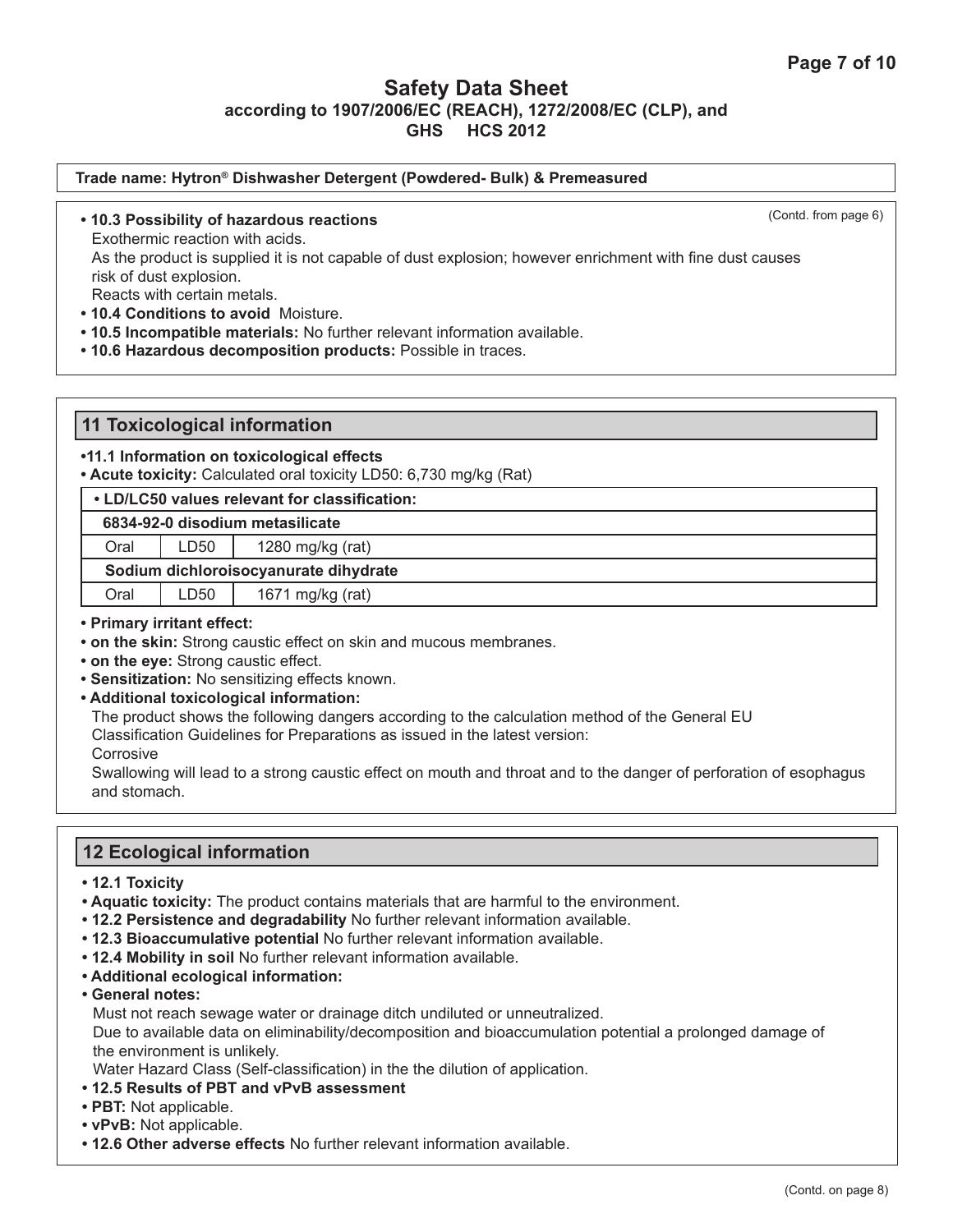#### **Trade name: Hytron® Dishwasher Detergent (Powdered- Bulk) & Premeasured**

(Contd. from page 7)

### **13 Disposal considerations**

#### **• 13.1 Waste treatment methods**

**• Recommendation**

Small amounts may be diluted with plenty of water and washed away. Dispose of bigger amounts in accordance with Local Authority requirements.

Can be burned with household garbage after consulting with the waste disposal facility operator and the pertinent authorities and adhering to the necessary technical regulations.

- **Uncleaned packaging:**
- **Recommendation:** Disposal must be made according to official regulations.
- **Recommended cleansing agents:** Water, if necessary together with cleansing agents.

| <b>14 Transport information</b>                                                          |                                  |
|------------------------------------------------------------------------------------------|----------------------------------|
| • 14.1 UN-Number<br>• DOT, ADR, ADN, IMDG, IATA                                          | N/A                              |
| • 14.2 UN proper shipping name<br>• DOT, ADR, ADN, IMDG, IATA                            | Cleaning Compounds, NOI, powder. |
| • 14.3 Transport hazard class(es)                                                        |                                  |
| $\cdot$ DOT                                                                              |                                  |
| • Class                                                                                  | N/A                              |
| • 14.4 Packing group<br>• DOT, ADR, IMDG, IATA                                           | N/A                              |
| • 14.5 Environmental hazards:                                                            |                                  |
| • Marine pollutant:                                                                      | No.                              |
| • 14.6 Special precautions for user                                                      | Not applicable.                  |
| . 14.7 Transport in bulk according to Annex II of<br><b>MARPOL73/78 and the IBC Code</b> | Not applicable.                  |
| • UN "Model Regulation":                                                                 | Cleaning Compounds, NOI, powder. |

### **15 Regulatory information**

**• 15.1 Safety, health and environmental regulations/legislation specific for the substance or mixture**

**• United States (USA)**

**• SARA**

**• Section 313 (Specific toxic chemical listings):**

7758-29-4 pentasodium triphosphate

#### **• TSCA (Toxic Substances Control Act):**

All ingredients are listed.

(Contd. on page 9)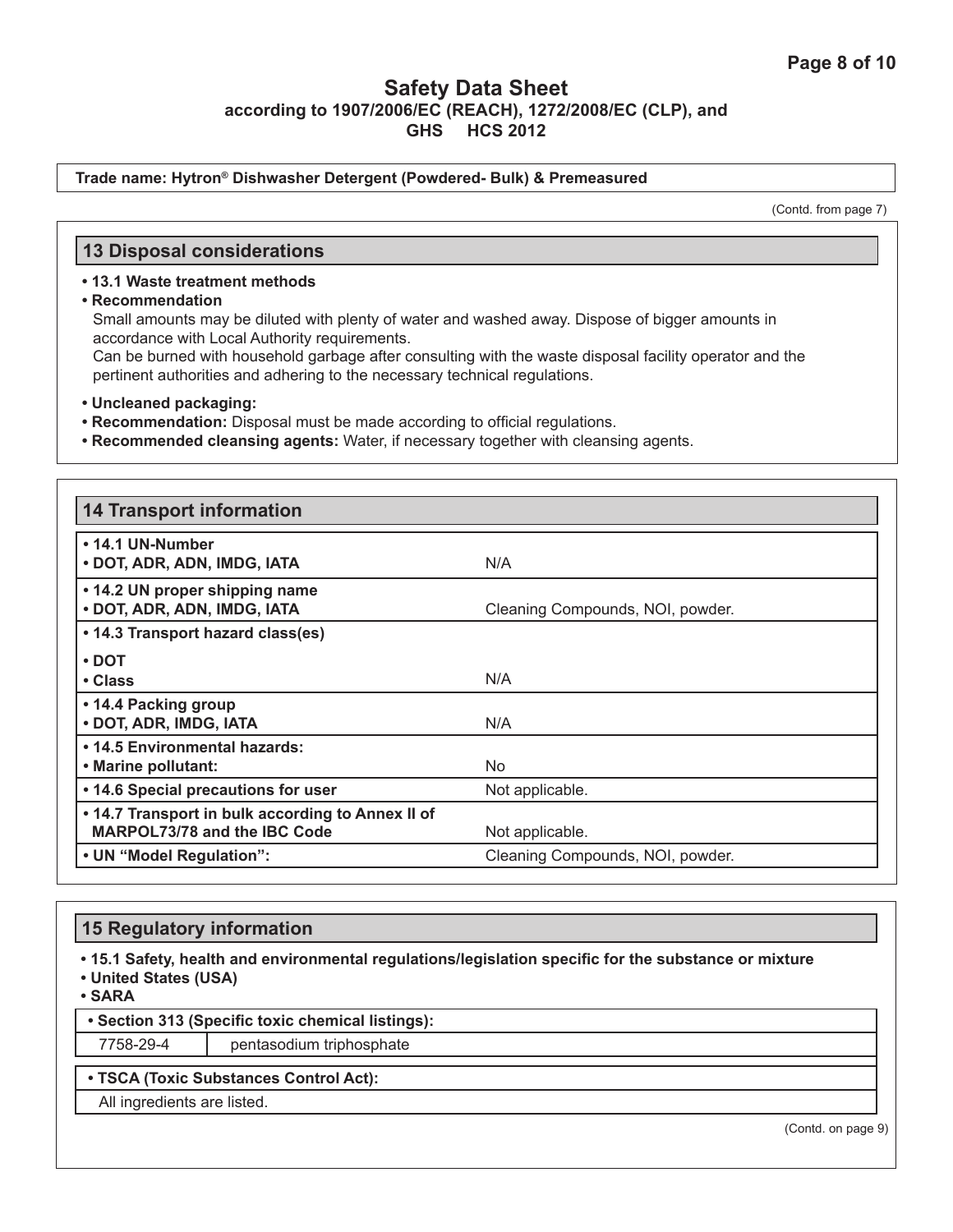|                                  | Trade name: Hytron® Dishwasher Detergent (Powdered- Bulk) & Premeasured |                      |
|----------------------------------|-------------------------------------------------------------------------|----------------------|
|                                  |                                                                         | (Contd. from page 8) |
| • Proposition 65 (California):   |                                                                         |                      |
|                                  | • Chemicals known to cause cancer:                                      |                      |
|                                  | None of the ingredients is listed.                                      |                      |
|                                  | • Chemicals known to cause reproductive toxicity for females:           |                      |
|                                  | None of the ingredients is listed.                                      |                      |
|                                  | • Chemicals known to cause reproductive toxicity for males:             |                      |
|                                  | None of the ingredients is listed.                                      |                      |
|                                  | • Chemicals known to cause developmental toxicity:                      |                      |
|                                  | None of the ingredients is listed.                                      |                      |
| <b>• Carcinogenic Categories</b> |                                                                         |                      |
|                                  | • EPA (Environmental Protection Agency)                                 |                      |
|                                  | None of the ingredients is listed.                                      |                      |
|                                  | • IARC (International Agency for Research on Cancer)                    |                      |
|                                  | None of the ingredients is listed.                                      |                      |
|                                  | . TLV (Threshold Limit Value established by ACGIH)                      |                      |
|                                  | None of the ingredients is listed.                                      |                      |
|                                  | . NIOSH-Ca (National Institute for Occupational Safety and Health)      |                      |
|                                  | None of the ingredients is listed.                                      |                      |
|                                  | • OSHA-Ca (Occupational Safety & Health Administration)                 |                      |
|                                  | None of the ingredients is listed.                                      |                      |
| • Canada                         |                                                                         |                      |
|                                  | • Canadian Domestic Substances List (DSL)                               |                      |
| All ingredients are listed.      |                                                                         |                      |
|                                  | • Canadian Ingredient Disclosure list (limit 0.1%)                      |                      |
|                                  | None of the ingredients is listed.                                      |                      |
|                                  | • Canadian Ingredient Disclosure list (limit 1%)                        |                      |
| 497-19-8                         | Sodium Carbonate                                                        |                      |
| 6834-92-0                        | disodium metasilicate                                                   |                      |

**• 15.2 Chemical safety assessment:** A Chemical Safety Assessment has not been carried out.

# **16 Other information**

This information is based on our present knowledge. However, this shall not constitute a guarantee for any specific product features and shall not establish a legally valid contractual relationship.

#### **• Relevant phrases**

H314 Causes severe skin burns and eye damage.<br>H315 Causes skin irritation.

Causes skin irritation.